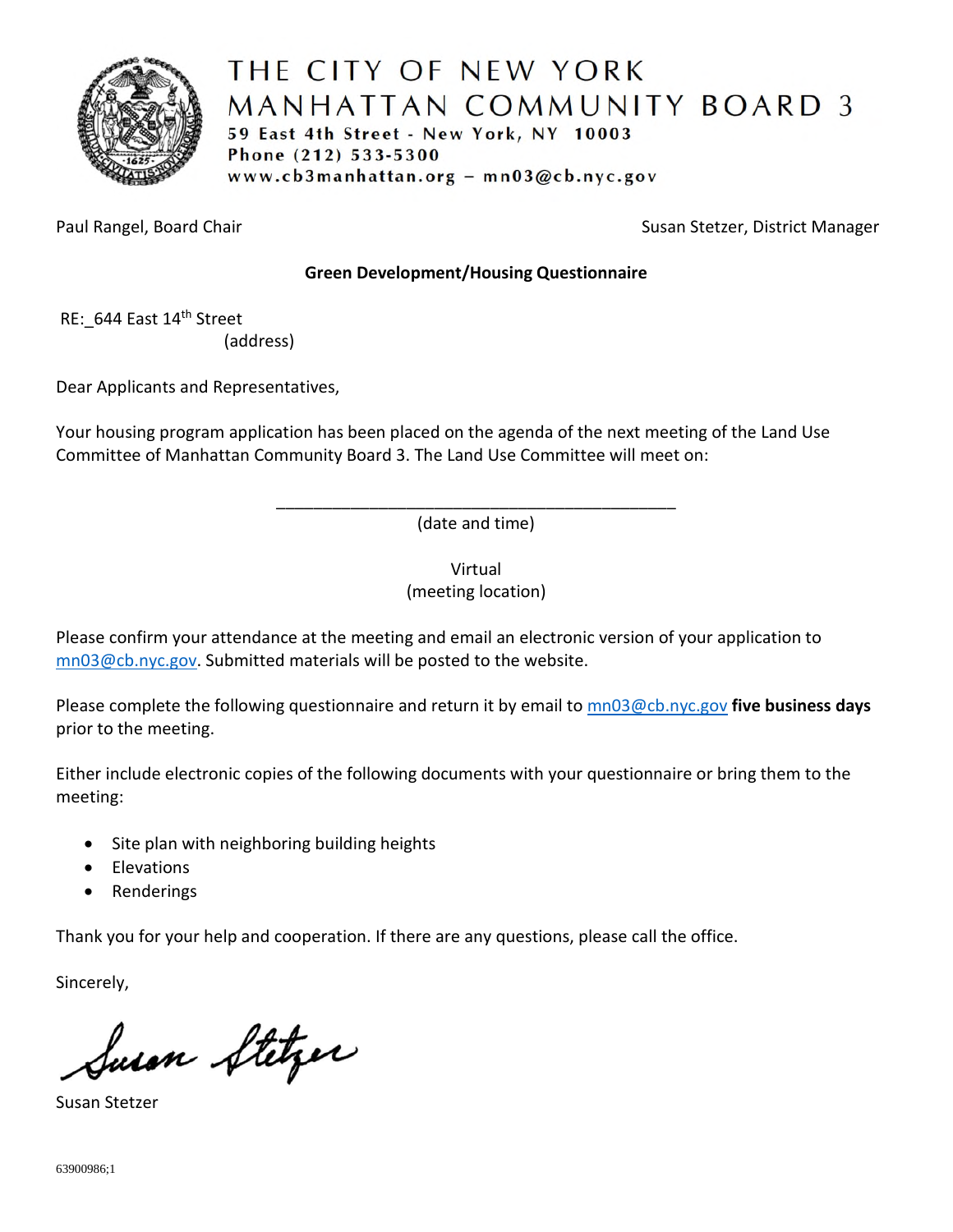District Manager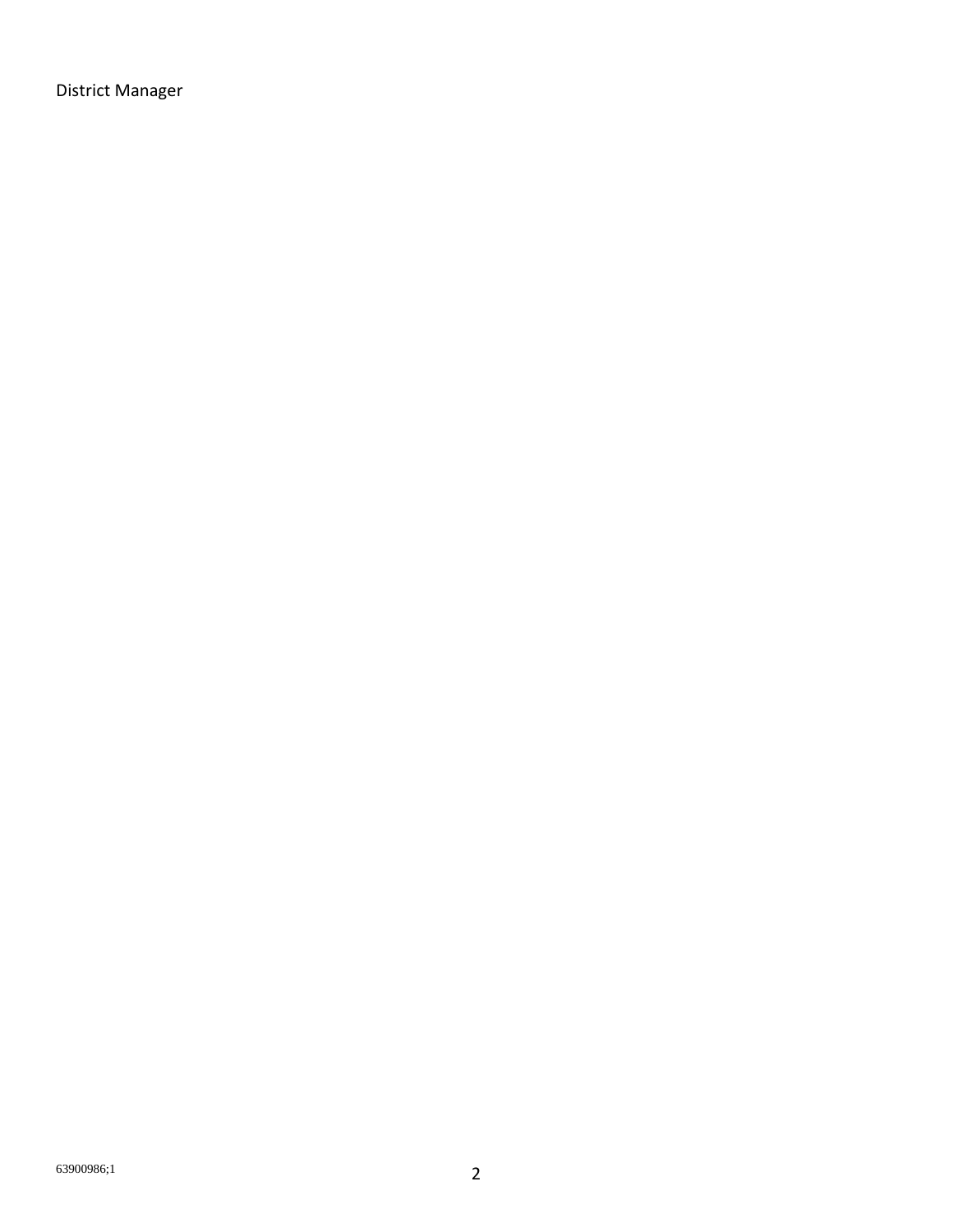## **Green Development Questionnaire**

Please note that not every question will be applicable to every development type (*e.g.* some are geared towards new construction developments, others towards retrofit). If not applicable to your development project, please write "n/a" and **briefly explain why it is not applicable**.

## **Green Building Certifications**

Please indicate which, if any, of the following green building certifications you are abiding by and your score in each (if applicable).

| <b>Type of certification</b>        | Participation (yes/no) | Score (if applicable) |
|-------------------------------------|------------------------|-----------------------|
| LEED (Leadership in Energy and      | No                     |                       |
| Environmental Design)               |                        |                       |
| <b>ENERGY STAR</b>                  | TBD                    |                       |
| <b>Enterprise Green Communities</b> | No                     |                       |
| <b>BREEAM</b>                       | No                     |                       |
| Green Globes                        | No                     |                       |
| Living Building Challenge           | No                     |                       |
| National Green Building Standard    | No                     |                       |
| (NGBS)                              |                        |                       |
| Other                               |                        |                       |

## **Resilient Communities**

Are you conducting a multi-hazard/vulnerability assessment to identify critical risk factors of your property? If so, how are you implementing strategies that ensure the project adapts to, and mitigates, climate related risks? Please detail: Building systems are currently being designed to be mostly electric including heating, cooling and cooking as a measure to decrease greenhouse gas emissions. Gas will only be used for the generator as well as the common building laundry facility.

Are you incorporating ecosystem services/landscape in order to improve air quality or provide greenspace on and/or off-site?: We intend to plant approximately 48 street trees around Campos Plaza's campus in addition to the approximately 5 street trees in front of our property. The planting of these street trees will improve both air quality and increase greenspace around Campos Plaza.

Please list any standards you are following or any local, state, federal resources you are utilizing to make the building more resilient: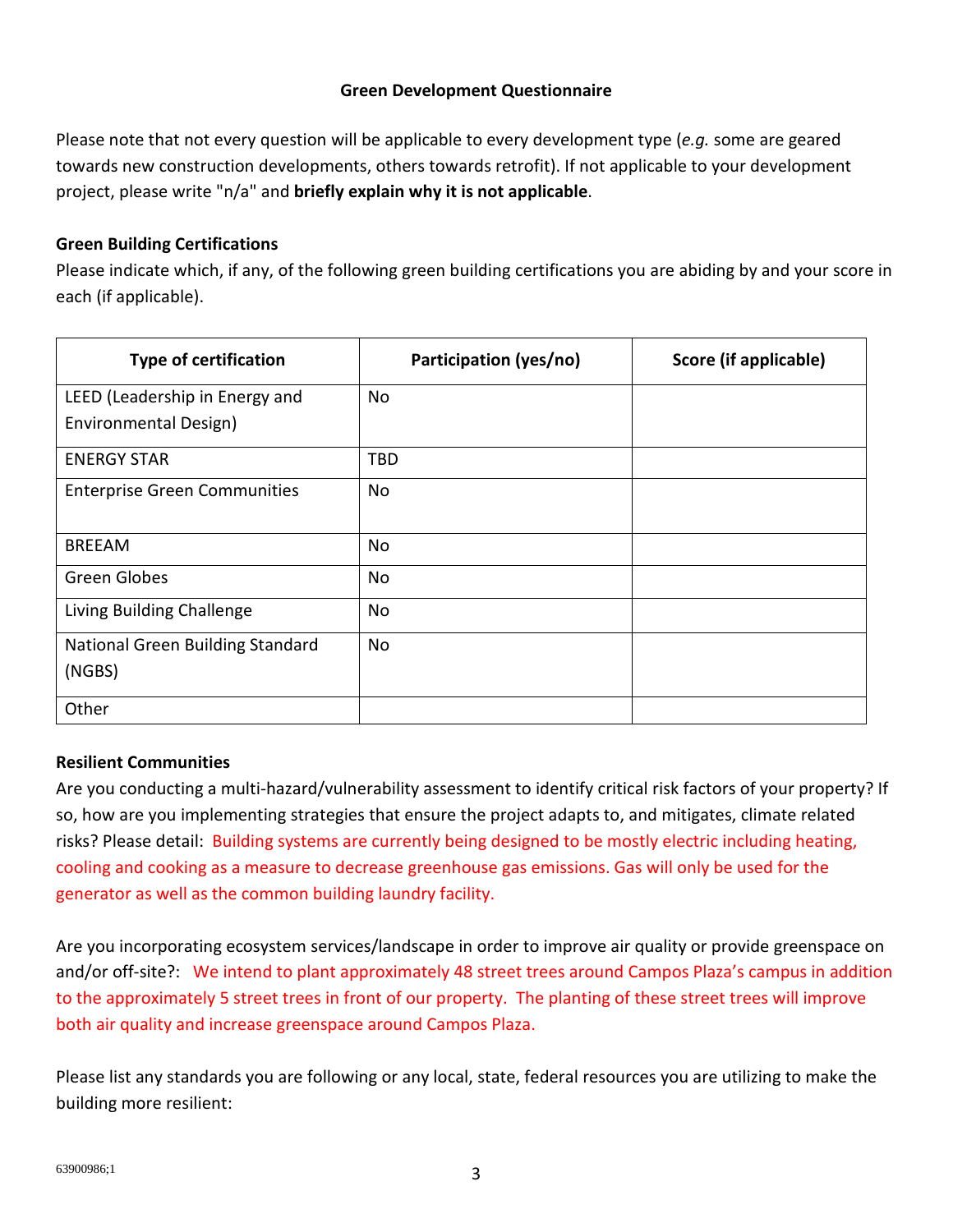The proposed building would feature numerous flood protection and resiliency components. The ground floor would be elevated 2feet above the Base Flood Elevation of 11' NAVD88 to a Design Flood Elevation 13' NAVD88; therefore, the ground floor would be elevated 6 feet above adjoining sidewalks. The proposed building would be setback 10 feet from the north property line fronting E. 14 Street and 10 feet from the east property line fronting Avenue C; these areas would feature stairs and ramps to mitigate portions of the grade change. Additional grade changes would define the interior of the building. These entries, located below the Design Flood Elevation, would be dry flood-proofed with deployable barriers. Additional resiliency features may include planted roofs capable of detaining storm water, as well as pervious surfaces within the ground floor setbacks between the building and the property line.

How will you be protecting the infrastructure of the building from flood damage? For example, will the building be floodproofed to the Base Flood Elevation (BFE)? Will there be an additional freeboard height?: The proposed building would feature numerous flood protection and resiliency components. The ground floor would be elevated 2 feet above the Base Flood Elevation of 11' NAVD88 to a Design Flood Elevation 13' NAVD88; therefore, the ground floor would be elevated 5 feet above adjoining sidewalks. The proposed building would be setback 10 feet from the north property line fronting E. 14 Street and 10 feet from the east property line fronting Avenue C; these areas would feature stairs and ramps to mitigate portions of the grade change. Additional grade changes would define the interior of the building.

\_\_\_\_\_\_\_\_\_\_\_\_\_\_\_\_\_\_\_\_\_\_\_\_\_\_\_\_\_\_\_\_\_\_\_\_\_\_\_\_\_\_\_\_\_\_\_\_\_\_\_\_\_\_\_\_\_\_\_\_\_\_\_\_\_\_\_\_\_\_\_\_\_\_\_\_\_\_\_\_\_\_\_\_\_\_\_\_\_\_

Describe where equipment (such as boilers) will be placed so they are not damaged during a flood event: The current design based on local and federal flood-resistant construction standards has building mechanicals sitting above the Design Flood Elevation located on the first floor. This includes the main electric utility room, fire alarm and fire pump rooms, automatic transfer switch room for the generator and FDNY auxiliary radio communication system. There is no building boiler unit rather heating and cooling units will be installed in each apartment along with individual hot water heaters.

Have you evaluated occupancy patterns, and then applied daylight, HVAC and lighting sensors in appropriate locations? The building is currently in the design process, but these items can be evaluated for their feasibility within the final design for the building

#### **Residence Centered: Accessibility and Emergency Preparedness**

Describe your project's evacuation plan/how it will protect the building and its residents in the event of an emergency (such as flood, power outage, extreme heat, etc.): Life safety systems include a written and filed Fire Protection Plan in accordance with DOB and FDNY, fire alarm system with visual strobes, annunciators, required emergency exit signage and onsite generator.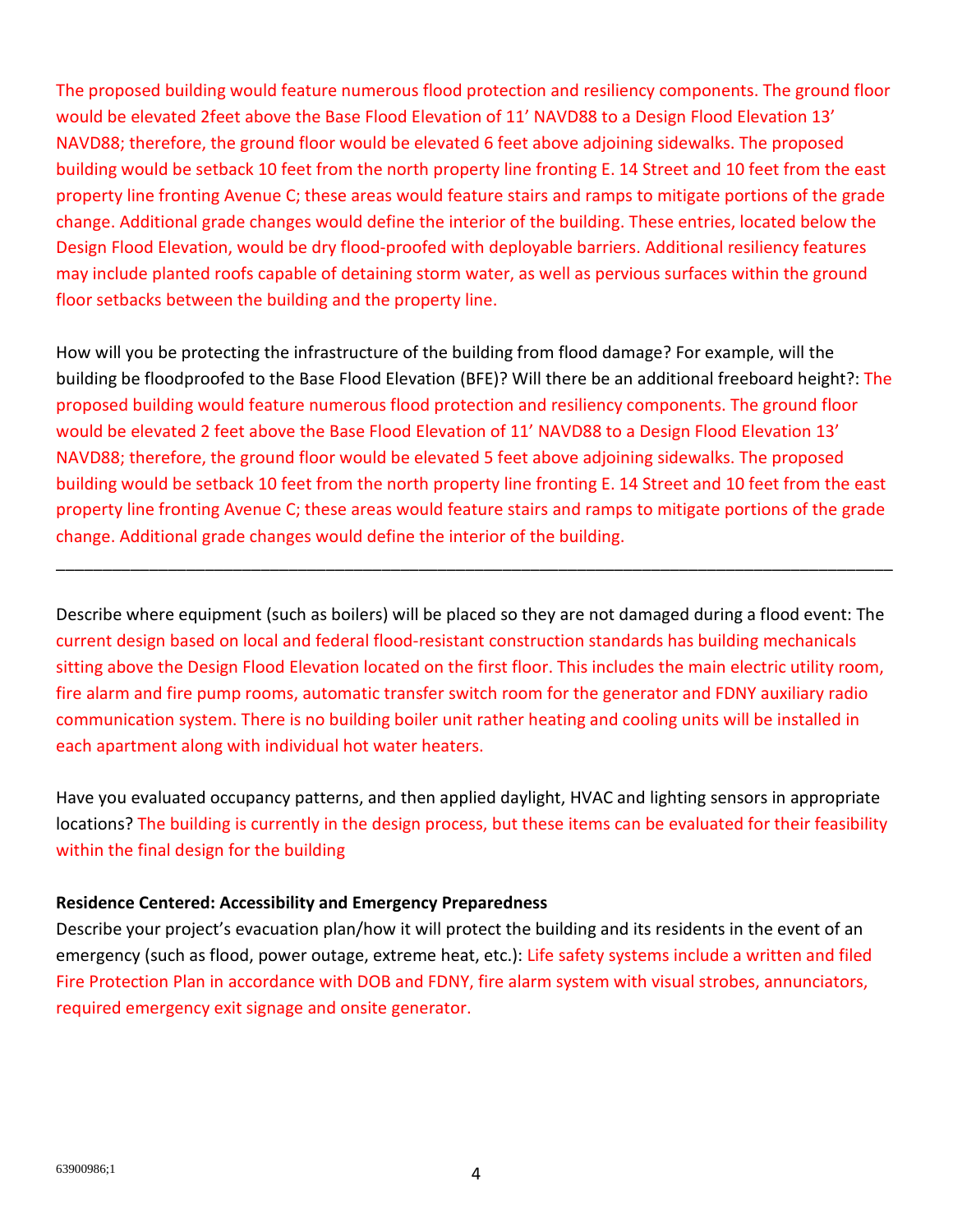How will the community be involved in emergency planning, response, and annual drills? How can you as developers encourage residents to contribute in keeping their building safe?: The building will have an emergency preparedness guide that will inform all residents of the plans in event of an emergency

How will you be disseminating emergency and evacuation plans to residents (in case of flood, power outage, an extreme heat event, etc.)?: Emergency plans will be communicated through postings in common areas along with digital communication to all tenants through the building management system.

How will you ensure water and/or electricity continues to run throughout the entire building in the event of an emergency? For example, will the building be equipped with emergency battery operated hallway lighting in the event of a power outage?: The building will have a gas fired emergency/standby generator to support code required systems including elevators, fire alarm, egress lighting, domestic water pump.

Will you work with LES Ready to promote disaster preparedness planning programs?: We can discuss the potential to work on this project with LES Ready to promote disaster preparedness planning programs.

## **Community Relations**

Are you integrating various neighborhood perspectives and seeking input from local clubs and associations, religious groups, community leaders, and/or municipal government officials? If yes, please detail: The team has been working directly with the Campos Plaza I and Campos Plaza II Tenants' Associations, with NYCHA, and with community representatives for the past two years and MRC has already incorporated feedback from the Campos Plaza I and II Tenants' Associations into the current design for the project including offering a community facility space with the option of a daycare facility or other community-serving use, working with NYCHA's Resident Economic Empowerment & Sustainabilty (REES) office on a NYCHA resident hiring plan, and reducing the as-of-right building height, as measured from the reference plane, at the Campos Plaza I and Campos Plaza II tenants' request. MRC will continue to work with the Campos Plaza I and Campos Plaza II Tenants' Associations moving forward.

In addition to the ongoing outreach with the Campos Plaza I and Campos Plaza II Tenants' Associations and representatives from NYCHA, as of May 2022, our team has had outreach or detailed discussions about the project with the following community representatives:

- Susan Stetzer, District Manager, Community Board 3
- Paul Rangel, Chair, Community Board 3
- Jacky Wong, former Chair of the Land Use, Zoning, Public & Private Housing Committee and current Board Member, Community Board 3
- Susan Steinberg, President, Stuy-Town/Peter Cooper Village Tenants Association
- Chris Raup, President, 14BC Coop
- Lizette Chaparro, Office of Manhattan Borough President Mark Levine
- Erik Ceullo, Office of Manhattan Borough President Mark Levine
- Tricia Shimamura, Office of Manhattan Borough President Mark Levine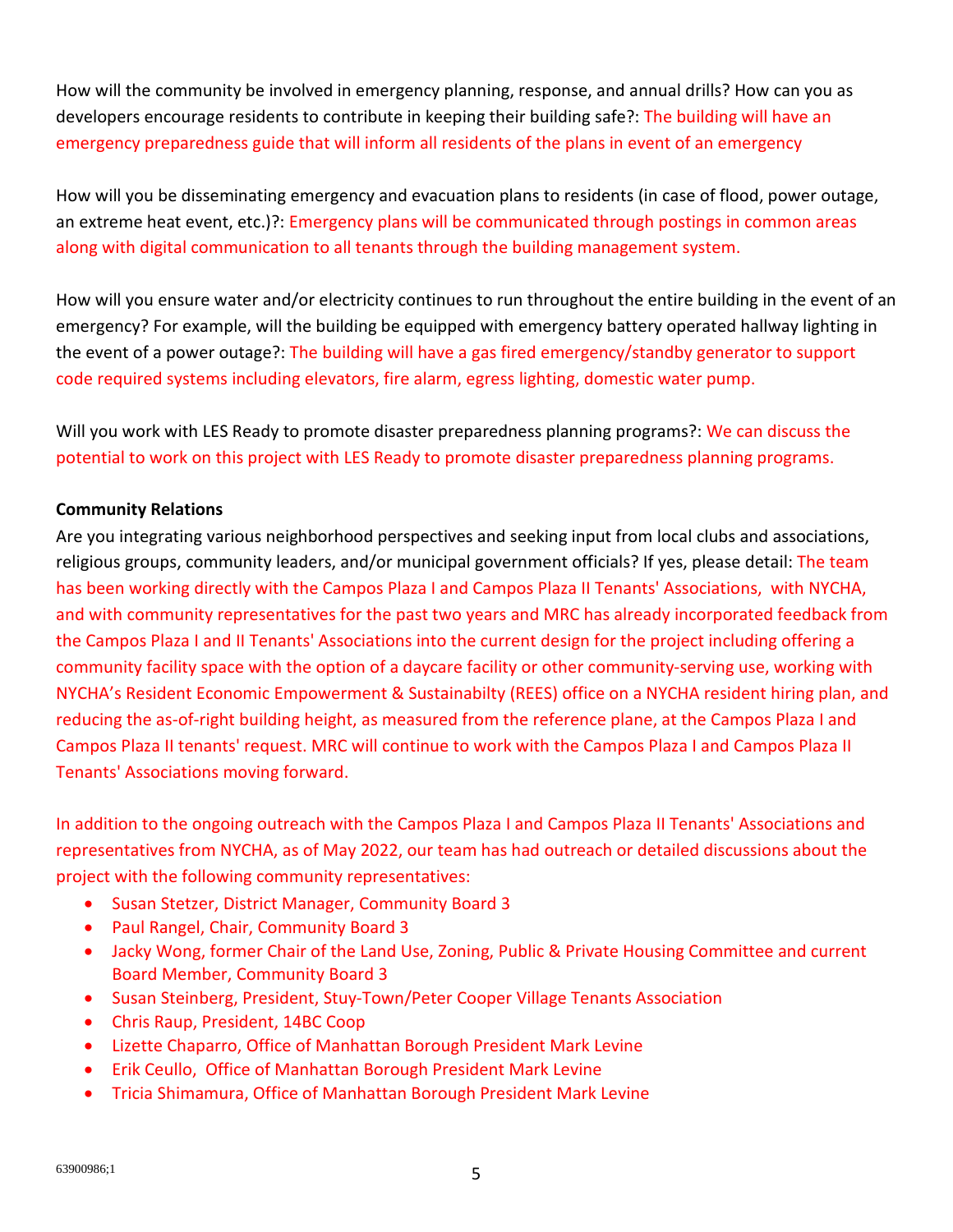- Isabelle Chandler, CM Rivera's Office
- Aura Olaverra, AM Epstein's Office
- David Garza, Executive Director, Henry Street Settlement
- Robert Cordero, Executive Director, Grand Street Settlement
- Melissa Aase, Executive Director, University Settlement

Are you conducting multilingual outreach to increase accessibility of project plans? If so, in what language(s)?: As part of the joint engagement on this project and the concurrent PACT outreach at Campos Plaza II, NYCHA conducted multilingual outreach in the form of door to door distribution of printed informational material, and hosted community meetings virtually and in-person at the Campos Plaza II Community Center gymnasium, where details of the project were shared in English, Spanish, Cantonese, and Mandarin.

## **Promoting Public Health and a Clean and Safe Environment**

Describe how you will be minimizing disturbance during the construction process:

The Site will be fully enclosed within a code compliance construction fence to isolate the project site and protect the general public. A sidewalk shed will be constructed in accordance with New York City Building Code to protect the general public. Department of Transportation Permits will be obtained with stipulations adhered to project the general public. A Site Safety Plan as required by the Department of Buildings will be prepared and maintained throughout the project. Dust and Noise Mitigation will be maintained at all times as required by the Department of Environmental Protection.

Do you have a plan to optimize the recycling and reuse of demolition debris and construction waste to minimize waste sent to landfills?: While we they have not brought on a firm to manage waste and recycling at this point and time, we are committed to achieving these goals related to reuse of construction waste to minimize waste sent to landfills

## **Good Green Neighbors: Community Enhancement**

Are you improving the local neighborhood's built environment by enhancing and strengthening existing infrastructure (i.e. local roads, sidewalks, light fixtures, subway access, etc.)? If yes, please detail: This intersection has been a dark, vacant corner in the neighborhood for the past 10 years. This redevelopment will activate the ground floor and pedestrian experience with retail planned for the ground floor. Additionally, the sidewalk surrounding the building along 14<sup>th</sup> Street and Avenue C will be widened to encourage more pedestrian use and improve safety by acting as a wider buffer between traffic and pedestrians. We intend to plant approximately 48 street trees around Campos Plaza's campus in addition to the approximately 5 street trees in front of our property. The planting of these street trees will beautify the surrounding streets of East 12<sup>th</sup>, East 14<sup>th</sup>, Avenue B and Avenue C and improve both air quality and increase greenspace around Campos Plaza and the surrounding neighborhood. Additionally, the development will revitalize the economy of the street where the vacant site sat empty and undeveloped for years. The proposed ground floor retail will activate the pedestrian experience at the intersection of 14<sup>th</sup> Street and Avenue C. The team has also committed to the New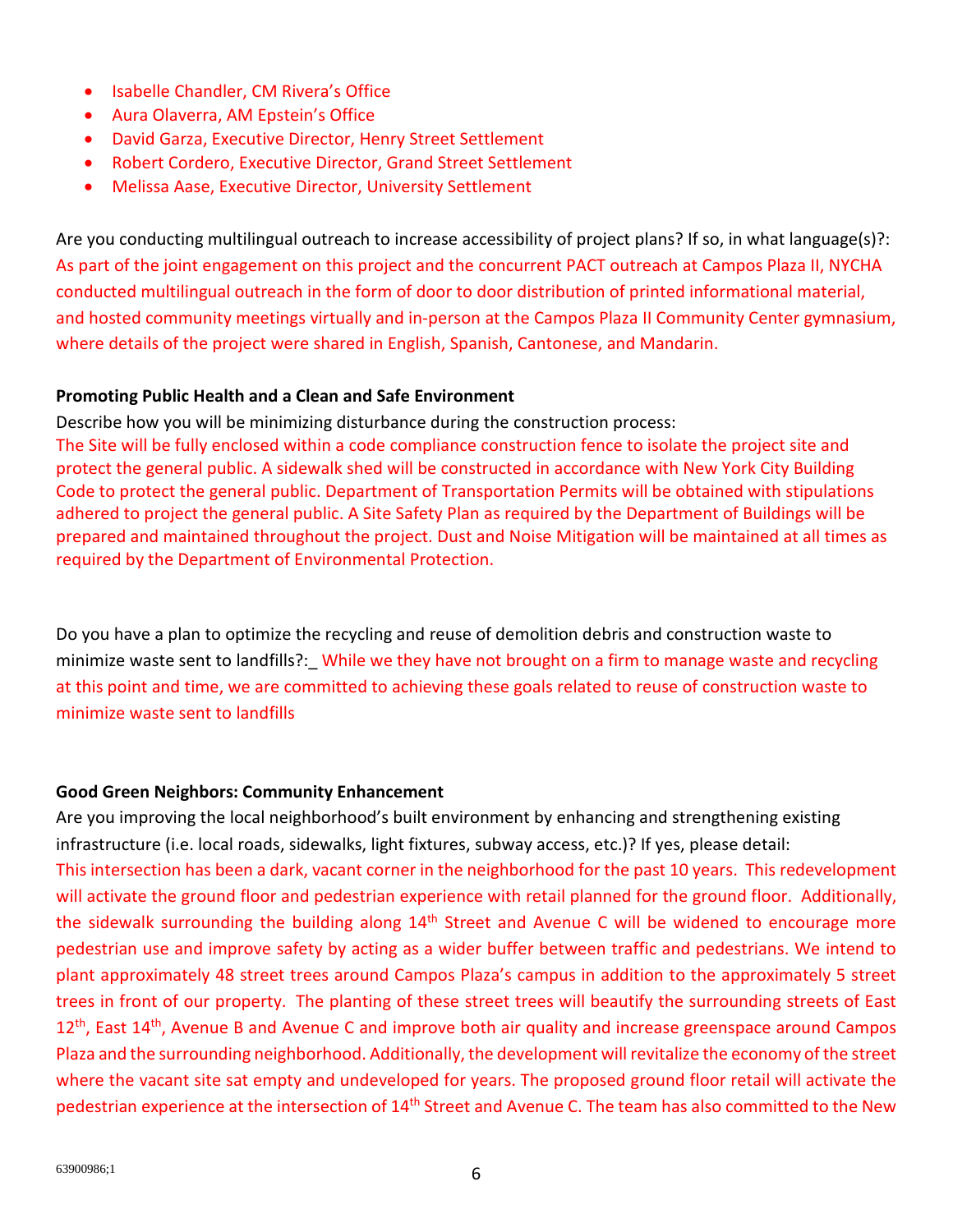York State Brownfield Cleanup Program, which will voluntarily cleanup and remediate this historically contaminated property and revitalize a blighted site, which is an overall benefit to improve the neighborhood.

Is the community you're building in vulnerable to extreme heat according to the DOHMH Heat Vulnerability Index (HVI)? If so, how will you be addressing this (i.e. cooling centers, increased green space or vegetation, white painted roof, etc.)?: The neighborhood has a DOHMH Heat Vulnerability Index of 3 (on a scale of 1-5). This project will include the planting of a total of 53 street trees, which will contribute to the mitigation of urban heat conditions.

How do you plan to measure the performance of the building regularly?:

The building's performance will comply with Local Law 97's emission standards in addition to Local Law 84's benchmarking requirements. A third party firm will be used to measure and analyze utility data every quarter to benchmark and improve performance.

How will you use the property's energy and water data to improve utilization and performance up to required standards? : The team is in the early stages of planning for the development and will consider how the property's energy and water data to improve utilization and performance up to required standards.

Are you willing to provide technical equipment to neighboring properties to help with data collection to enhance neighborhood data transparency and sustainable operations (i.e. for emissions, energy use, water use, etc.)? If a plan is presented to ownership, ownership would consider all options.

Are you using a cool roof, green roof, or any other means as ways to reduce heat island effect and stormwater runoff?: The current design of the building excludes a sustainable roofing zone due to rooftop areas being occupied by mechanical equipment with the remainder being used for recreational use. Any un-used space will have a green roof system.

## **Transportation**

Will the development be accessible to diverse transportation options (i.e. public transit, bicycle lanes, pedestrian networks, etc.)? Please detail: The Development Site is well-served by public transportation options. MTA New York City Transit recently completed construction of an additional entrance to the First Avenue subway station on the L-train line, located approximately 2 blocks west of the Development Site at E. 14 Street and Avenue A. Two bus lines, the M9 and M14, respectively provide north-south and east-west service, with stops located directly across the street from the Development Site. Additionally, the Stuyvesant Cove North Ferry Station is located within ½ mile of the Development Site. The site will include bicycle storage for tenants. Additionally, there are multiple Citi Bike, official bike sharing stations, that run along Avenue C, with the closest sharing station just two blocks away from the Site at East 12<sup>th</sup> and Avenue C.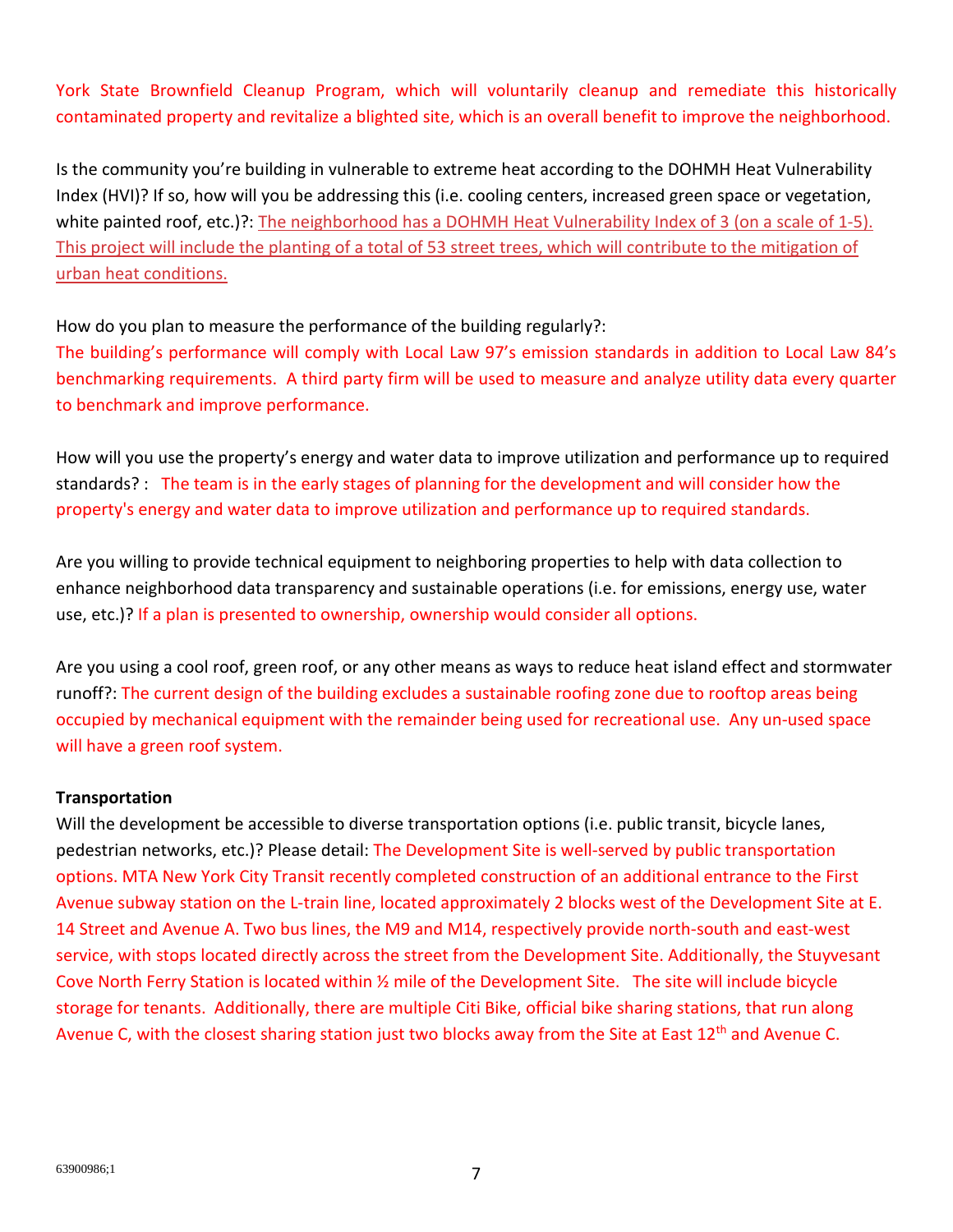How will you mitigate transportation congestion and fossil fuel usage through amenities that incentivize biking mobility or access to transit?: Overall, the team made a decision not to provide on-site parking to encourage the use of public transportation and bicycle infrastructure that is existing within the neighborhood. As noted in the previous question, the building is located along East 14<sup>th</sup> Street and Avenue C where multiple buses and access to public transit are already available. Additionally, it is only a few blocks from multiple subway lines. The site will include bicycle storage for tenants. Additionally, there are multiple Citi Bike, official bike sharing stations, that run along Avenue C, with the closest sharing station just two blocks away from the Site at East 12<sup>th</sup> and Avenue C.

## **Water Conservation/Reuse and Energy Efficiency**

Are you recommissioning all energy and water systems to determine if they are operating at optimal performance? If not, are you upgrading energy and water systems to minimize consumption:? As a new building all mechanical equipment will have an initial commissioning in compliance with building code.

Are renewable energy options that can offset the purchase of fossil fuel-based energy being used?: The building will run almost exclusively on electricity. The only gas in the building will be for the emergency generator and common building laundry facility.

If not already metered, are you planning on installing meters for electric, gas, water and other utilities? If yes, are they smart meters or submeters? The building will have smart meters for each service.

How are you conserving water and reducing total indoor water consumption compared to the baseline indoor water consumption that is mandated? If so, by how much?: The team is in the early stages of planning for the development and will consider how water can be conserved above what is currently required by local laws.

Are you reusing non-potable water by reusing, harvesting, or treating rainwater and/or greywater? If so, how much?: The project is in the early design phase, and has not yet determined whether these options are feasible for the proposed development.

## **Preserving and Building Upon Distinctive Community Features**

Will the design of the development strengthen local culture (i.e. by taking inspiration from local landmarks, neighborhood designs, and/or local traditions)?: Yes, the team worked closely with our architectural team to consider the built form in the surrounding neighborhood. As noted above, at the request of the Campos Plaza I and Campos Plaza II Tenants' Associations, the design was reduced in height to respond to the existing built form. Additionally the design of the building will take inspiration from the neighborhood in the use of building materials and is setback so as to create widened sidewalks to improve the overall pedestrian experience. We intend to plant approximately 48 street trees around Campos Plaza's campus in addition to the approximately 5 street trees in front of our property. The planting of these street trees will beautify the surrounding streets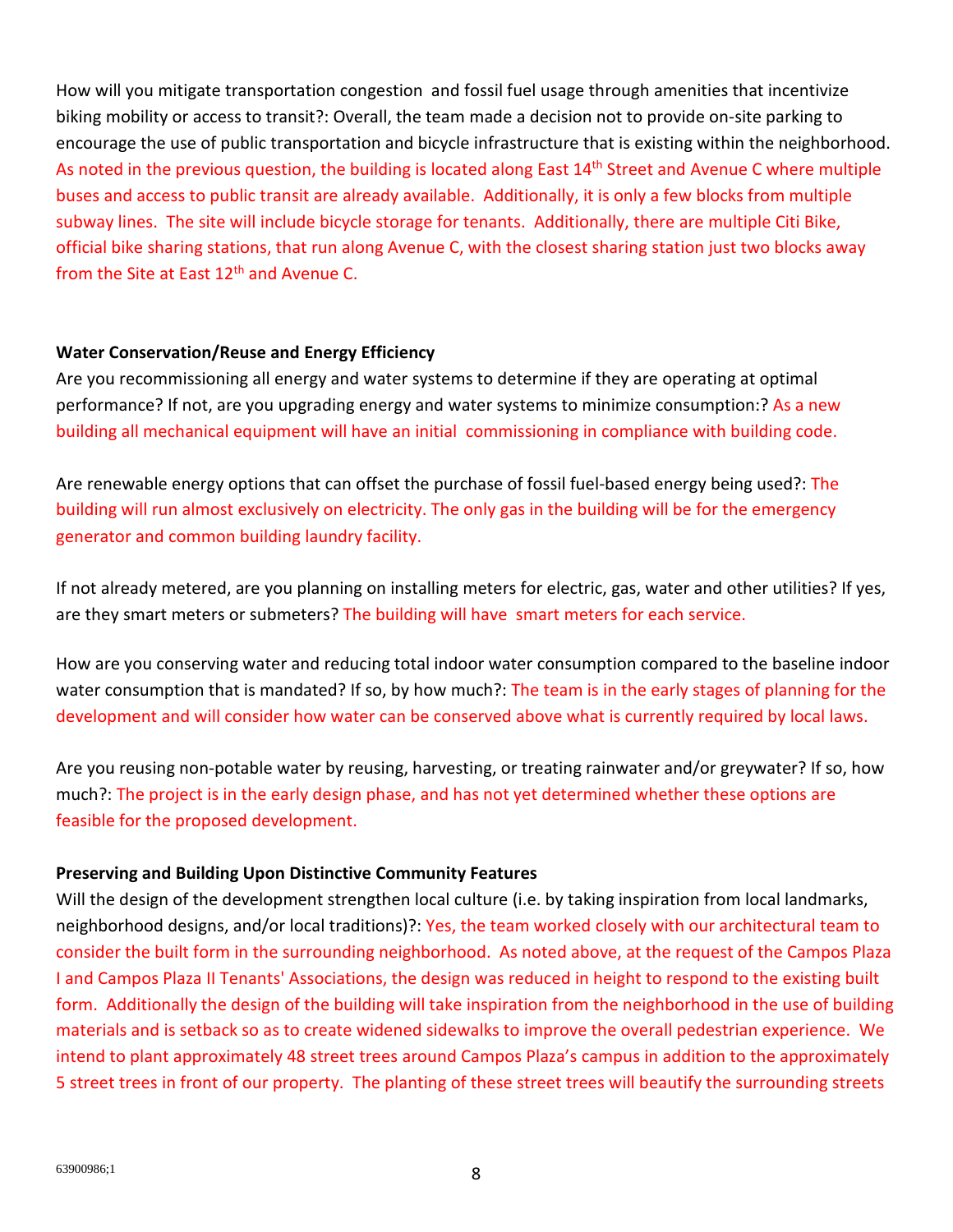of East 12<sup>th</sup>, East 14<sup>th</sup>, Avenue B and Avenue C and improve both air quality and increase greenspace around Campos Plaza and the surrounding neighborhood. The team also will provide ground floor retail that will activate the ground floor at this intersection of East 14<sup>th</sup> Street and Avenue C for pedestrians.

If the building is historic, are you updating systems appropriately to maintain a balance between the need for energy and water savings with the character of the original building fabric?:The site is vacant.

## **Other**

Notes for any additional green development, resiliency, or sustainability features: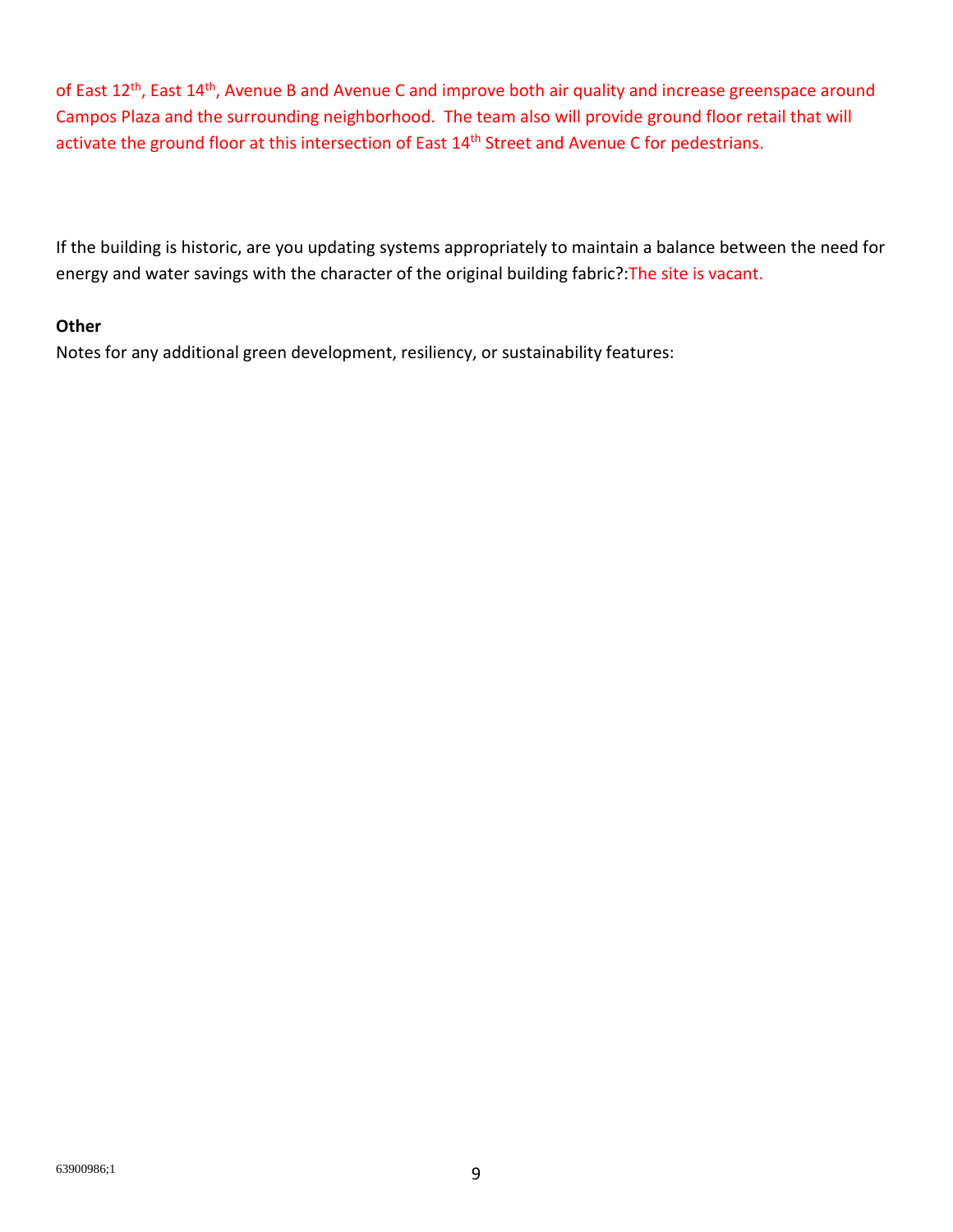#### **Housing Checklist and Questionnaire**

Applicant (Owner): 644 East 14<sup>th</sup> Street Owner LLC Contact Person and relationship to applicant: Zachary Kadden, Authorized Signatory Telephone:\_\_\_\_\_\_\_\_\_\_\_\_\_\_\_\_\_\_\_\_\_\_\_\_\_\_\_\_\_\_\_\_\_\_\_\_\_\_\_\_\_\_\_\_\_\_\_\_\_\_\_\_\_\_\_\_\_\_\_\_\_\_\_\_\_\_\_\_\_\_\_\_\_\_\_\_\_\_\_ E-Mail: zkadden@madisonrealtycapital.com Address of site: 644 East 14<sup>th</sup> Street Location (between Streets/Aves): Avenue C & 14<sup>th</sup> Street Block and Lot Numbers: Block 396, Lot 29 Current Zoning: C1-5 Architect: FX Collaborative Architects

#### **Project Description**

Please give overview of Application/Project, including general uses such as residence type (rental, condo, micro-units, co-living, etc.): A rental building (70% market rate, 30% affordable). The first floor will have a commercial space as well as a community facility.

#### **Project information, both allowable and proposed (if applicable)**

Gross Floor Area: Approximately 162,971 GSF

Number of stories: Approximately 24

Building height in feet (base and tower, if applicable): Not to exceed 234 feet measured from reference place in accordance with the New York City Zoning Resolution

Will there be usable outdoor space (i.e. roof or terrace, courtyard)? Please specify what it is and the size: a portion of the 2<sup>nd</sup> floor setback and roof will be an amenity for residents of the building.

#### **Type of Request**

Please identify the type of land use action you are bringing before Community Board 3 (ULURP—zoning map change, disposition of real property, special permits including 74-711 and 74-79); zoning resolution text amendment; UDAA/UDAAP; BSA special permit, modification or amendment; IH application, new construction, preservation, or MIH ; 421-a; etc.): The requested land use action is a non-ULURP modification to the previously approved Campos Plaza Large Scale Residential Development (LSRD) plan to enlarge the zoning lot so that NYCHA can sell and transfer their excess development rights to our site. Our proposed building is as-of-right and there are no requested zoning waivers or increase in the degree of waivers from the previously granted large scale plan.

List any prior land use actions associated with this project that CB 3 has previously reviewed. Has this project previously appeared before another committee? Are there any deed restrictions or regulatory agreements in place? Please detail:

The Pedro Albizu Campos Plaza is comprised of a 199,105 square foot zoning lot with a total of 493 dwelling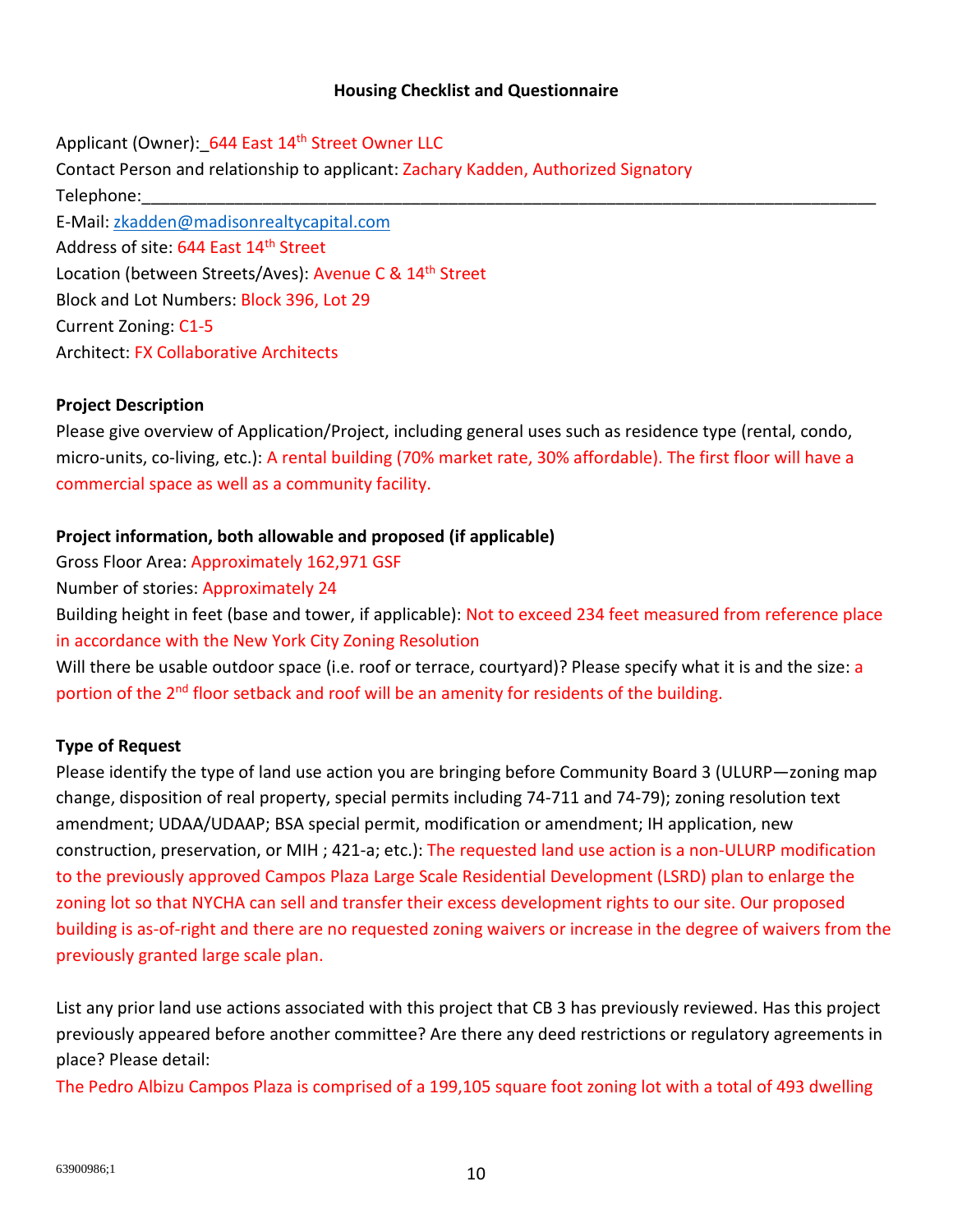units across Campos Plaza I (269 units) and Campos Plaza II (224 units). The original special permit was part of a series of land use approvals granted by the City Planning Commission to NYCHA to facilitate the development of Campos I & II, a federally-aided public housing development. On November 26, 1969, the CPC approved the original special permit that facilitated the development of residential, community facility and commercial buildings. There were some other minor amendments and modifications to the large scale plan that are further documented in the land use application.

**Residential Units –** Approximately 166 total units units with 30% of the units restricted as affordable in accordance with the current 421-a Option B. The unit mix is still being developed.

|                   | Number of All      | Number of  | Size of Units<br>(square feet) | Proposed           | Proposed        |
|-------------------|--------------------|------------|--------------------------------|--------------------|-----------------|
|                   | Units (market      | Affordable |                                | Rent/Sale Cost-    | Rent/Sale Cost- |
|                   | rate + affordable) | Units      |                                | <b>Market Rate</b> | Affordable      |
| Studio Apts:      |                    |            |                                |                    |                 |
| 1-Bedroom Apts:   |                    |            |                                |                    |                 |
| 2-Bedroom Apts:   |                    |            |                                |                    |                 |
| 3-Bedroom Apts:   |                    |            |                                |                    |                 |
| Total # of Units: |                    |            |                                |                    |                 |

If no affordable units are provided, please provide the reason for exclusion: N/A

What are the income levels of the affordable units?: 10% of the units will be restricted at 70% AMI and 20% of the units will be restricted at 130% AMI

Describe the distribution of affordable units in the project: The above distribution is based on the current 421A Option B.

What is the term (duration) of affordability?: 35 years from the completion of construction.  $1$ 

What priority/preference will residents of CB 3 have, if any?: Subject to compliance with the Fair Housing Act and any other legal requirements, there will be a preference for current NYCHA residents to occupy 25% of the affordable units, or otherwise as approved by NYC Department of Housing Preservation Department ("HPD") pursuant to a HPD approved lottery.

# **Amenities**

Commercial Parking (number of spaces): N/A

Residential Parking (number of spaces: N/A

Exterior Amenities: The 2<sup>nd</sup> floor setback and roof will be an outdoor amenity for building residents.

Interior Amenities: Gym, the programming has not been fully developed

 $<sup>1</sup>$  All affordable housing units subject to the 421-a Program must remain rent stabilized for the duration of the benefit period. The</sup> 421-a Program further provides that tenants occupying the affordable units at the expiration of the 35-year period shall have the right to remain as rent stabilized tenants for the duration of their occupancy.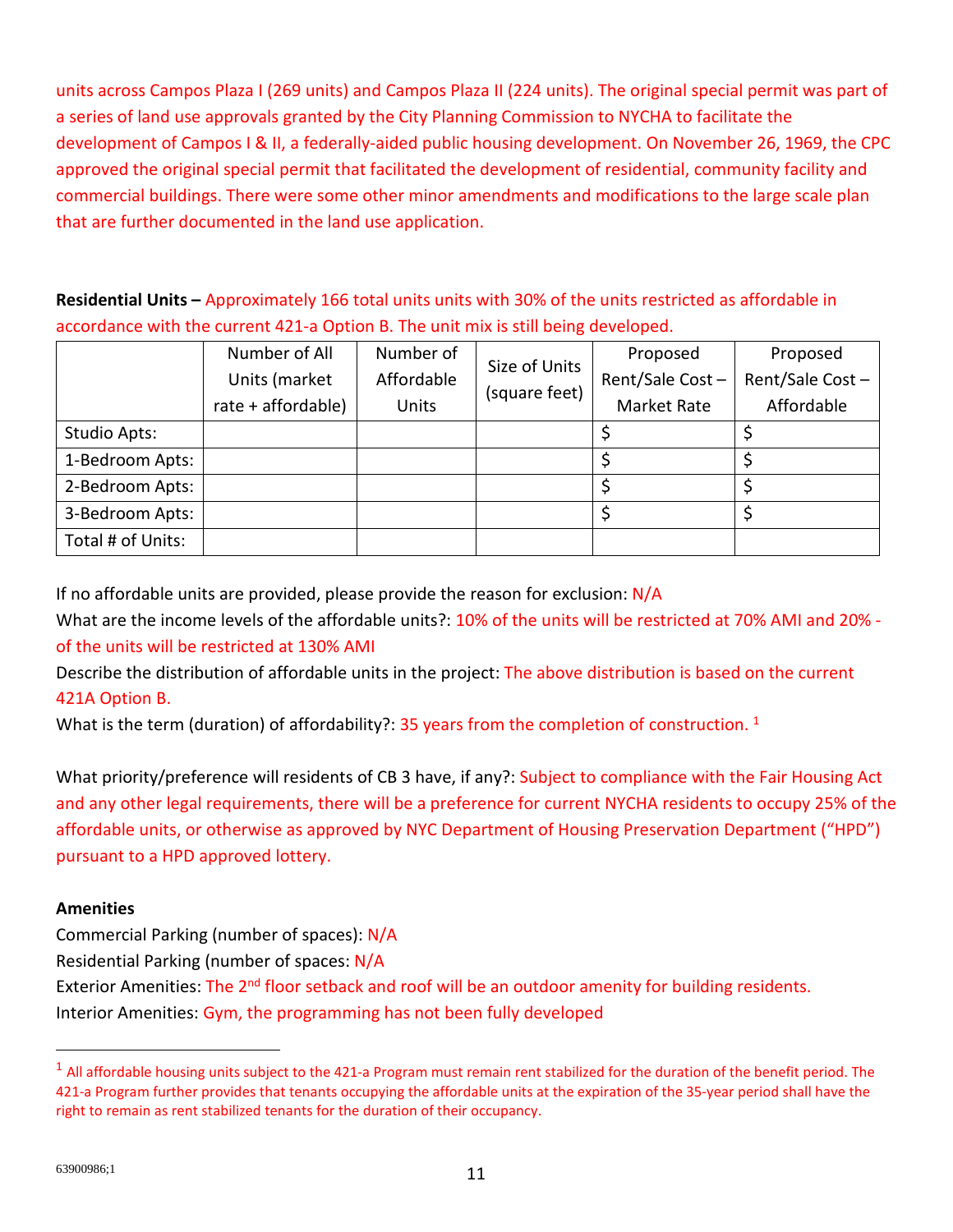Rooftop Amenities/Hours Open: The building's quiet hours, including the roof amenity terrace and roof, will be from 11:00PM through 9:00am.

Other Amenities: Common laundry facility. Community room or any amenities available to the public: The team is working with the community to identify a potential community facility space in the base of the building. Will there be a charge for use of amenities? No Will amenities be fully/equally available to the affordable occupants? Yes

## **Additional Uses**

Will the project include community facilities, commercial, retail, or office space within the building?: Yes, the building will have both a ground floor community facility and a commercial space.

If so, what is the proposed square footage of each?: Community facility (approximately 2,258 SF) | Retail (approximately 1,198SF)

If commercial, what is the rent per square foot (include ranges if rent will vary)?: TBD

If commercial, what is the proposed type of commercial tenant?: TBD

What efforts will be made to consider retail diversity and community needs when determining these publicly accessible uses?: The new building is expected to have approximately 3,456 square feet of non-residential space, comprised of approximately 2,258 square feet of ground floor retail and approximately 1,198 square feet of community facility space. During the Tenants' Association engagement process, there was a request that MRC pursue reasonable best efforts to provide a potential daycare facility.

Will the site be fully accessible to persons with disabilities?: Yes

## **Financing**

Please list all subsidies and tax exemption programs being applied for, and list terms and conditions of each program (i.e. 421-a; Inclusionary; Low Income Housing Tax Credits; Article 11; HFA loans; J-51; 80/20; Section 8; purchase or sale of development rights and easements, etc.): 421A Option B

Has funding been obtained for this project?: The project will be privately funded.

What are the rates of return on this project in 10, 15 and 30 years, respectively? We cannot share the pro forma at this time, but note the proposed new building is solely privately financed, with no government subsidy requested for the construction or ongoing maintenance of the proposed building.

Please provide your pro forma financial statements for the board to review: As noted above the pro forma for the project cannot be shared at this time .This project will purchase the development rights from NYCHA and construct the proposed new building solely with private financing and no government subsidy is requested for the construction or ongoing maintenance of the proposed building.